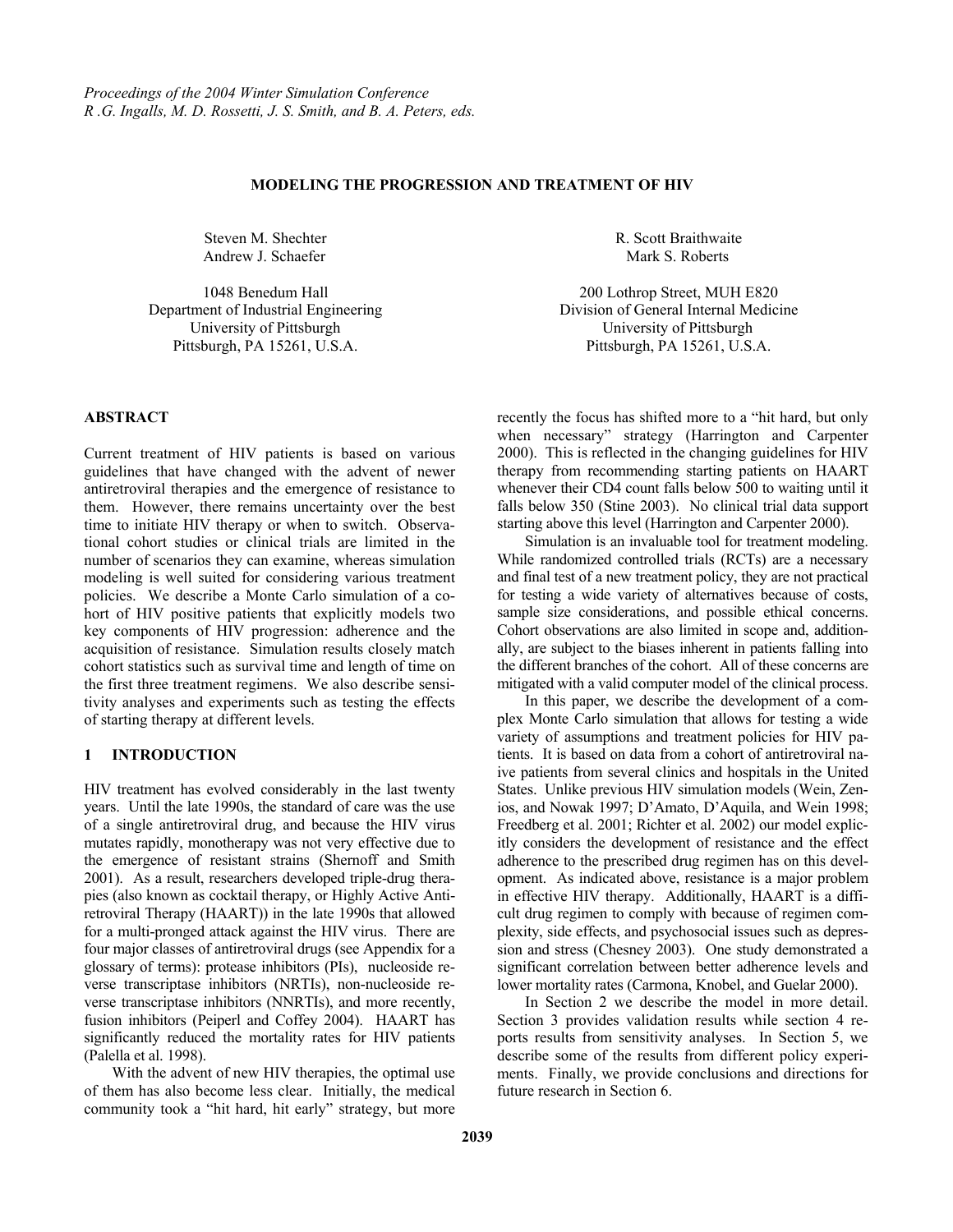### **2 MODEL DESCRIPTION**

In the medical decision making literature, our model would be labeled a Monte Carlo Markov cohort microsimulation in which individual patients enter the model independently of each other, and events are updated at fixed time intervals (in our case, monthly). It is common to model disease progression at fixed time intervals, and because HIV progression in individual patients is our primary concern, our model does not take the form of more traditional discreteevent simulation models which consider competition for resources and random times until events.

### **2.1 Model Flow**

Patients enter the model one at a time with a CD4 count, viral load, and age generated from distributions based on the actual cohort of patients. An entering patient is then updated monthly until he dies, at which point the next patient goes through the same routine, with a different stream of random numbers. In this way, we can run many replications of patients starting with the same CD4 count, viral load, and age to estimate the average outcomes for patients with those initial characteristics. The basic flow of the model is shown in Figure 1.

 At the start of each monthly cycle, we determine if the patient should start HAART or not. The main factor that drives the start decision is the patient's CD4 count; if the patient's CD4 count falls below a pre-defined constant, the patient begins therapy. He then remains on therapy until he either runs out of available therapies or dies.

 If the patient is on HAART at the start of the month, we determine the level of adherence exhibited by the patient over that month. We assumed that patients who fail to take one drug at a particular time are more likely to miss the other drugs at that same time, and we implemented this by increasing the probability of nonadherence to the other drugs if the patient misses any one of the drugs.

 Once we know if the patient is on a HAART regimen and his level of adherence and resistance, we update the CD4 count, viral load, and age that change over the course of that month. CD4 and viral load changes were obtained from regression equations based on the patient cohort. The changes depend, among other things, on whether the patient is on HAART, the level of adherence and existing resistance, and which regimen number the patient is on. With these updated values, we determine if the patient dies of HIV or non-HIV-related causes that month. Because the success of HAART has turned HIV into a chronic disease (Selwyn and Rivard 2003), a significant number of HIV patients are dying from causes not related to HIV (Cohen et al. 2002). The probability of dying from HIV-related causes is a function of age, time on HAART, CD4 level, and viral load, and the risk of dying from non-HIV-related causes is a function of age.



Figure 1: Overview of Model Flow

If the patient does not die, then we determine if the patient changes to a different drug regimen. This can happen in two ways: 1) the patient decides on his own or with his doctor to stop taking that particular regimen completely, or 2) the current regimen has become ineffective because there is resistance to all three drugs the patient is taking. If Case 1 occurs, then the patient gets assigned a new regimen and advances to the next month.

 To determine if Case 2 occurs, we first need to determine if any new resistant mutations developed this month. We do this by transforming the mutation rate (based on the patient's viral load) into a probability of observing a muta-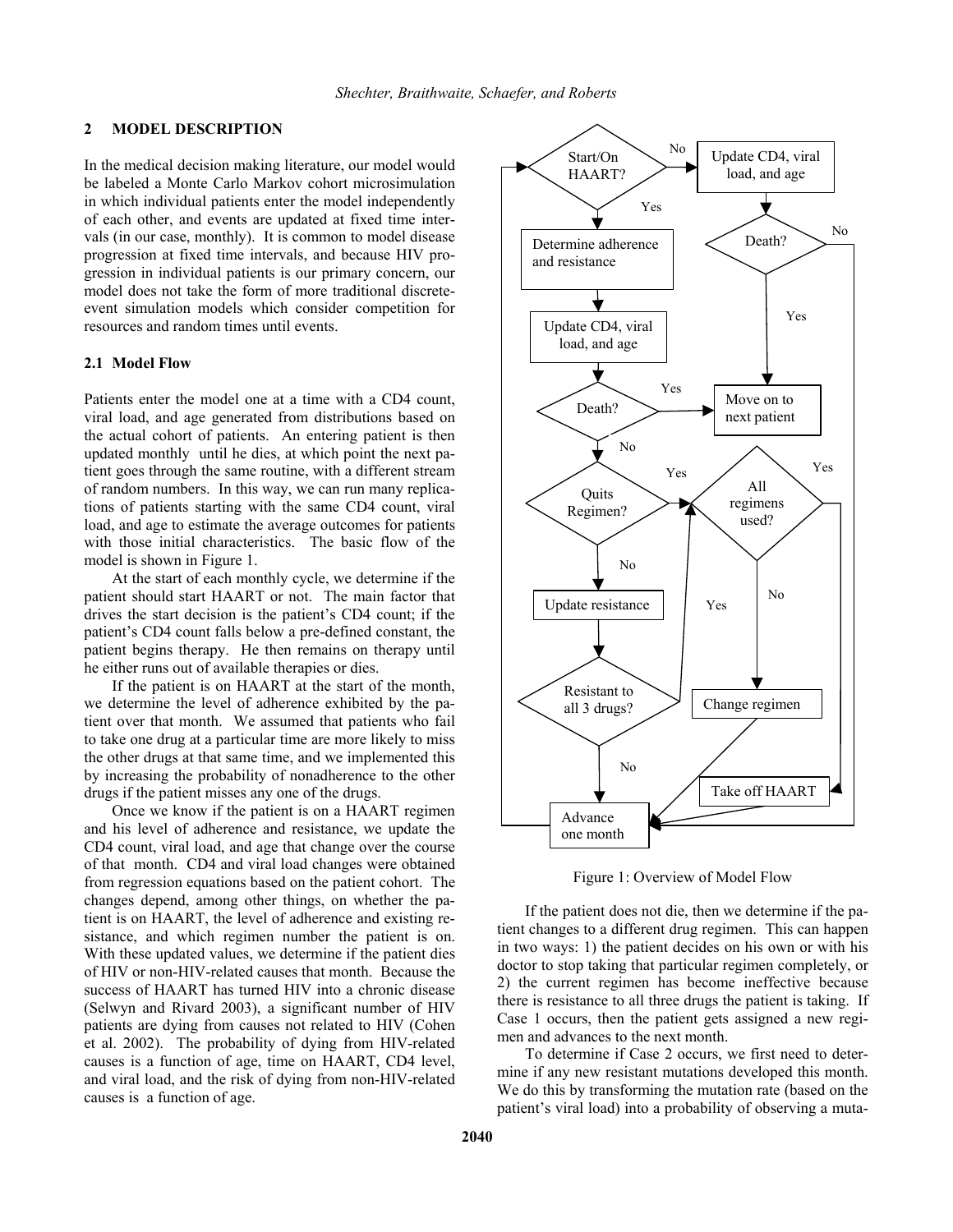tion that month. Then we consider selection pressure on the different drug classes mentioned earlier and determine if the mutation is resistant to the drug class that was selected for (we do not consider the fusion inhibitors in our model as these were just approved by the FDA in 2003, and therefore little data is available on them (Peiperl and Coffey 2004). Cross resistance is often a problem in HIV therapy, so if the model determines there is resistance to one of the drugs in the selected class, it checks for crossresistance to the other drugs in the same class (if the patient is taking more than one drug from that class). Cross resistance is especially a problem for the PI and NNRTI drug classes (Centers for Disease Control and Prevention 2002). The probabilities of primary resistance and cross resistance are based on drug class. If, after updating the resistance levels, the virus is resistant to all three drugs the patient is taking, the patient get assigned a new regimen.

 New regimens are assigned by considering the cumulative number of mutations to each of the three drug classes and determining which class is least likely to encounter a resistant mutation. The patient is assigned two drugs from that class and a third from one of the remaining two. Upon receiving a new regimen, we assign a new regimenspecific probability of adherence and continue on to the next month. Patients are limited to at most 8 regimens, and we assume they are always on HAART from the time they start until they either die or exhaust all available regimens.

### **2.2 Model Statistics**

The model outputs a number of statistics based on averages of the total number of patient runs. Of primary importance are survival time, time until treatment failure of the first three regimens, average time on HAART, the percentage who die from HIV vs. non-HIV-related causes, the proportion of regimen changes resulting from patients stopping on their own vs. triple-drug resistance, and the proportion who die within 1, 3, and 5 years. The model also generates survival and time until treatment curves for easy comparison with the curves generated by the real cohort data (discussed in Section 3).

### **2.3 Variance Reduction**

One of the primary reasons for building a medical simulation is to have a fairly inexpensive, quick, and risk-free method of evaluating alternative treatment policies. In doing so, we want to reduce the variance on the differences in outputs between policies so that we can have greater confidence that the observed differences are real. To that end, we implemented the variance reduction technique of common random numbers (CRN) (Law and Kelton 2000).

The key to the CRN technique is to use the same random numbers for similar reasons between simulations. For example, if the first patient in the simulation of Policy A

has a probability  $p_{1A}$  of dying from HIV in month 1 and we generate a uniform $[0,1]$  random number  $u_1$  to determine if he dies, then we want to use that same  $u_1$  to determine if the first patient in the simulation of policy B dies from HIV with probability  $p_{1B}$  in the first month.

To facilitate this method, we dedicated one random number stream to HIV deaths, one to non-HIV deaths, one to adherence, and one to resistance. Furthermore, because different policies may induce different survival times, we had to make sure that each new patient started at the same place in the dedicated random number stream. Since one does not know a priori how many random numbers a given policy will use, we also dedicated sections within each stream to each patient. For example, we use one random number per month from the HIV death stream until the patient dies. Therefore, we can safely assume that we need at most 100\*12=1,200 random numbers from that stream for each patient. Then if patient 1 from Policy A lives 120 months and the same patient from Policy B lives 133 months, they each use 120 and 133 random numbers from the HIV death stream, respectively. Then patient 2 from each policy starts with the  $1,201<sup>st</sup>$  random number from the HIV death stream in the first month.

# **3 VALIDATION**

Resistance and adherence—critical to HIV progression—are also components for which it is difficult to get good measures. We therefore altered the mutation rate and probability of adherence within reasonable bounds until the model outputs matched closely with the cohort outputs with respect to overall survival time and time until treatment failure of the first three regimens (see Figures 2 and 3 for the survival curve and the curve for time until treatment failure of the first regimen. The curves for the second and third regimen are not shown. Figures are reprinted with permission from Braithwaite et al. 2004). The probability of adherence is with respect to a single drug of the three-drug regimen. For these runs, we ensured simulated patients started on HAART right from the beginning to correspond with the cohort patients. The close proximity of each of the curves gave us



Figure 2: Overall Survival Time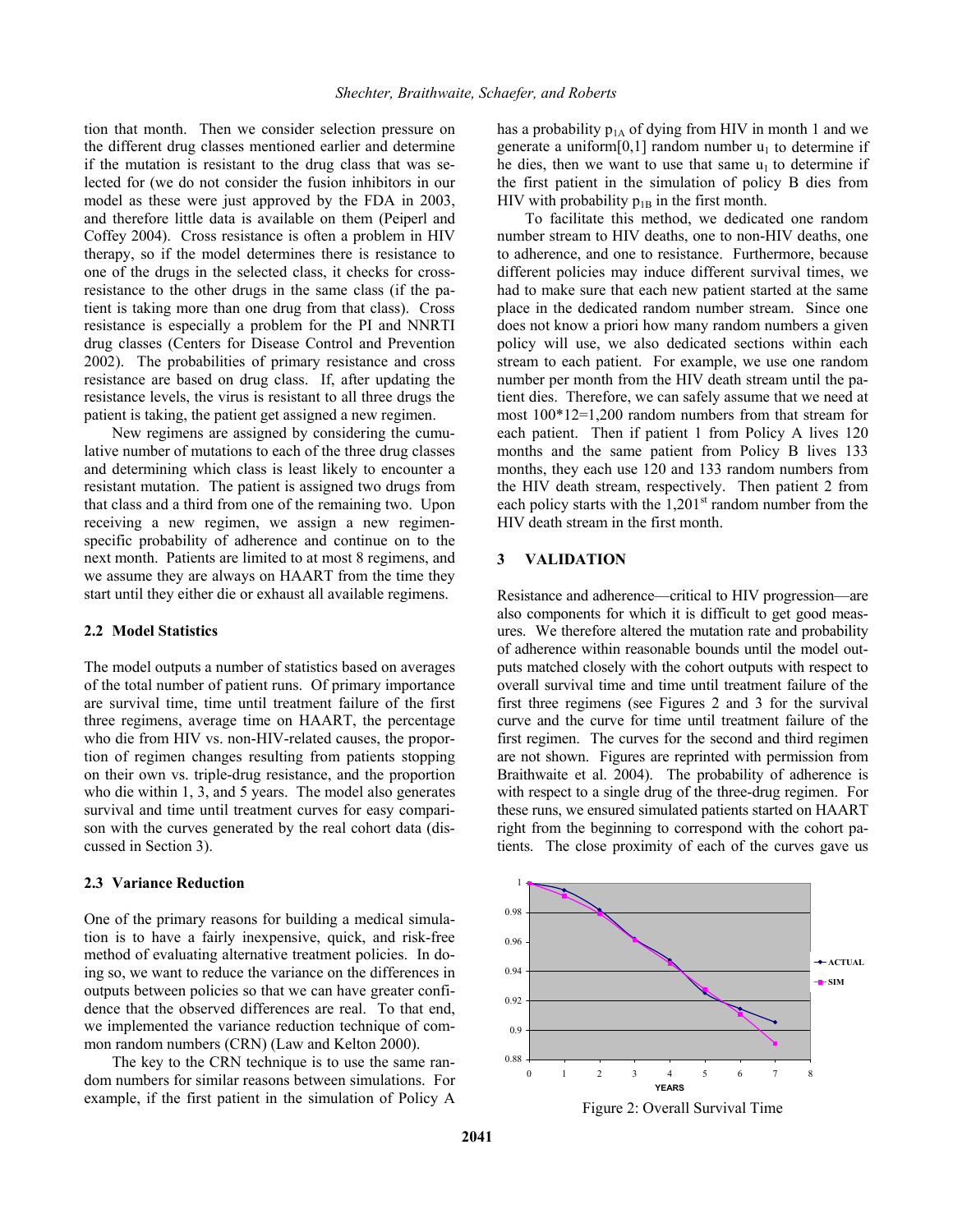

Figure 3: Time until Failure of Regimen 1

confidence that the simulation was a reasonable representation of the patients in our cohort.

# **4 SENSITIVITY ANALYSES**

Calibrating a model to two parameters does not guarantee that the model is accurate with respect to those or other parameters in the model. Therefore, we performed one-way sensitivity analyses on some of these factors to examine their effects on output. Table 1 gives the overall mean survival time (and the half-length of the 95% confidence interval) for the baseline run and the baseline values of certain parameters. The mut rate represents the average number of mutations per year. The prob\_comp parameter gives the probability of a patient complying to any one drug in a given month, and assoc\_comp indicates the degree to which not complying to one drug affects the probability of not complying with the other drugs in the regimen (if assoc\_comp  $= 0$ , then there is no correlation, and if assoc comp  $= 1$ , then the patient will certainly not take the other drugs). Prob\_mut\_res gives the probability that a new mutation is actually resistant to at least one of the drugs still susceptible to resistance. The table then shows how the survival time changes as these parameters change while holding the other parameters at their baseline values. Again, for these runs, patients start on HAART upon entering the model.

 The assoc\_comp parameter represents the clustering of adherence between drugs at the same time—i.e., the degree to which not complying with one drug at a certain time causes the person to not comply with the other drugs at the same time. A value of 0 indicates the there is no association whereas a value of 1 indicates 100% nonadherence to other drugs if there is nonadherence to one drug. Prob mut res gives the probability that a given mutation is actually resistant to one of the drug classes (currently we assign the same probability regardless of the drug class).

 Keeping the chosen parameters within reasonable bounds, none of them changed the overall survival by more than 1.5 years. Furthermore, because the model calibrated well with the baseline values for mut rate and prob\_comp, the relative lack of sensitivity to these parameters gave us further confidence in using the derived values.

| Table 1: Baseline and Sensitivity Analyses Output |
|---------------------------------------------------|
|---------------------------------------------------|

| <b>Baseline Values</b> |               |                 |
|------------------------|---------------|-----------------|
| mut rate               | 0.01          |                 |
| prob comp              | 0.755         |                 |
| assoc_comp             | 0.9           |                 |
| prob mut res           | 0.5           |                 |
| survival               | 22.86 (.24)   |                 |
| Parameter              | Value         | <b>Survival</b> |
| mut rate               | 0.005         | 24.09 (.25)     |
| mut rate               | 0.015         | 21.97 (.24)     |
| prob comp              | 0.7           | 21.75 (.24)     |
| prob comp              | 0.8           | 23.97(.25)      |
| assoc comp             | $0.5^{\circ}$ | 22.60(.24)      |
| assoc comp             | 1             | 23.09(.24)      |
| prob mut res           | 0.3           | 23.88 (.25)     |
| prob mut res           | 0.7           | 22.12(.24)      |

## **5 EXPERIMENTS**

#### **5.1 Effects of Starting Criteria on Total Lifetime**

As mentioned in the introduction, one of the most important questions in HIV therapy is when to begin therapy. This is usually framed in terms of what CD4 threshold to wait until to start therapy. Commonly analyzed thresholds are 200, 350, and 500.

Figure 4 shows the median survival times from waiting until these three thresholds to begin therapy for various hypothetical patients. We assumed each patient started with a CD4 of 500 and varied the starting age to be 30, 40, or 50 and the starting viral load to be 4, 5, or 6. For each of these strata, we simulated 10,000 patients to estimate the average response for those types of patients. As can be



Figure 4: Median Survival Times by Treatment Initiation Threshold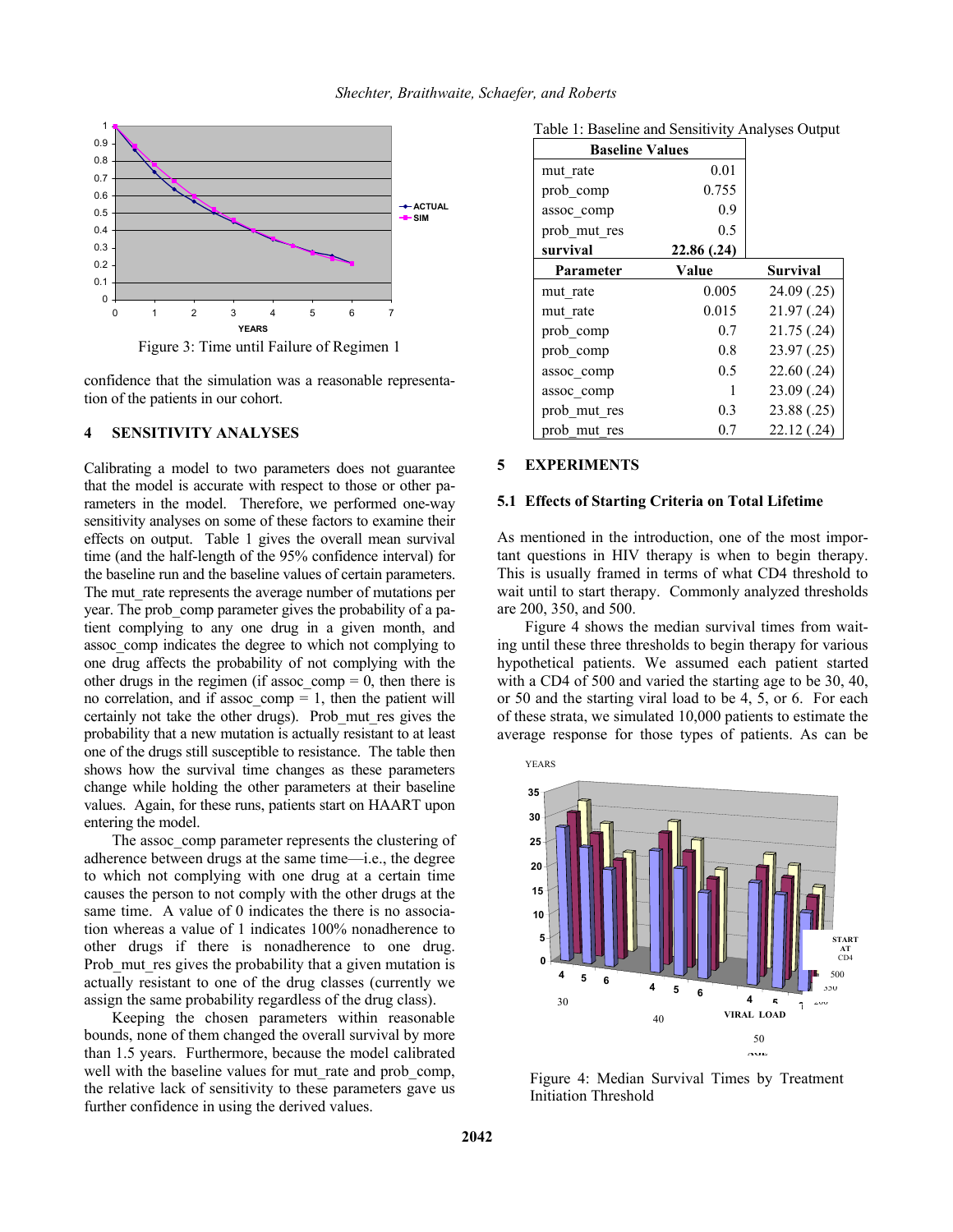seen, for each type of patient, starting therapy earlier results in a higher median survival time. For example, for a 50 year old patient with a viral load of 4 the estimated median survival time is 20.25, 22, or 23.42 years, for starting therapy at CD4 counts of 200, 350, and 500, respectively.

# **5.2 Effects of Starting Criteria on Quality Adjusted Life Years**

Adverse side effects of HAART, which both decrease quality of life and can increase the risk of death, may cause physicians and patients to consider delaying the start of therapy. Medical decisions often involve a tradeoff between quality of life and quantity of life which is why a commonly used outcome measure in medical decision making is the total quality adjusted life years (QALYs) (Drummond et al. 1997). Our baseline model considered total life years, which may not be the best measure upon which to base decisions. We therefore wanted to incorporate quality-adjustments into our model to see how this affects starting decisions. It seems plausible that if the quality of life from being on HAART is low enough, it may make sense to delay the start of therapy.

 To generate QALYs, we included utility weights for two different states in the model: HIV off of HAART, and HIV on HAART. Future work will consider the quality of life at finer levels of detail such as considering what CD4 category the patient is in. We assumed an off-HAART utility of .8 and tested two on-HAART utilities of .5 and .7. We also considered the increased risk of non-HIV-related death when patients are on HAART by multiplying that death rate by 3.

 Figure 5 shows the gain or loss in median QALYs (zaxis) by starting therapy at a CD4 count of 500 vs. starting at 200 for each combination of age and viral load (x-axis) and each on-HAART utility of .5 and .7 (y-axis). We assume all patients start with a CD4 of 500. When the patient's utility for being on HAART is .7, then it is still better to start therapy at 500 for all categories except for the



Figure 5: Difference in QALYs from Starting at 500 – Starting at 200

age  $= 50$ , viral load  $= 4$  category (a gain of .317 QALYs by starting at 200). For the same age and viral load, if the patient's utility for being on HAART is .5, then there is an even bigger gain in QALYs (1.44) by waiting until the CD4 falls below 200. Furthermore, there are other categories for the .5 utility for which it appears better to delay therapy. A natural question is to ask which starting threshold results in the optimal QALYs, which we leave for future research. Finally, we note that if we just considered total life years, it was always better to start therapy earlier even with the toxicity multiplier of 3 (data not shown). Therefore, the variability of patient utilities can play an important role in the decision making process.

### **6 CONCLUSIONS**

We have described our simulation of HIV patients undergoing HAART until they either die (from HIV or non-HIV-related causes) or they have exhausted all reasonable regimens. We model the monthly changes in critical components of HIV progression (CD4 count, viral load, adherence, and resistance) and track numerous output such as survival time, time until treatment failures, proportion of deaths attributable to HIV vs. non-HIV causes, and average time on HAART. The model and output can be used to compare different treatment policies such as when to start or switch therapy.

Our model can easily be changed to include future enhancements. Some of these include a more detailed modeling of the available regimens, resistance and adherence. For example, we currently consider only three major classes of drugs and do not consider specific drugs within each class. Along those lines, we want to model specific mutations to specific drugs. Also, we would like to model better the dependency of adherence on the specific drugs being taken.

This model can provide insights into a variety of therapeutic decisions regarding HIV care. The value in our simulation model is that we can test alternatives with little cost, in a short amount of time, and without risk to real patients. After incorporating more enhancements to our model, we hope that it can be used as a tool to guide clinical trials.

# **ACKNOWLEDGMENTS**

The authors would like to thank Victoria Gettinger for her help in creating some figures and obtaining some references for this paper.

# **APPENDIX: GLOSSARY OF TERMS**

**Antiretroviral drugs:** Drugs designed to stop or suppress retroviruses, one of which is HIV.

**CD4 cells:** White blood cells that help the body fight off infection. These are the cells that the HIV virus attacks.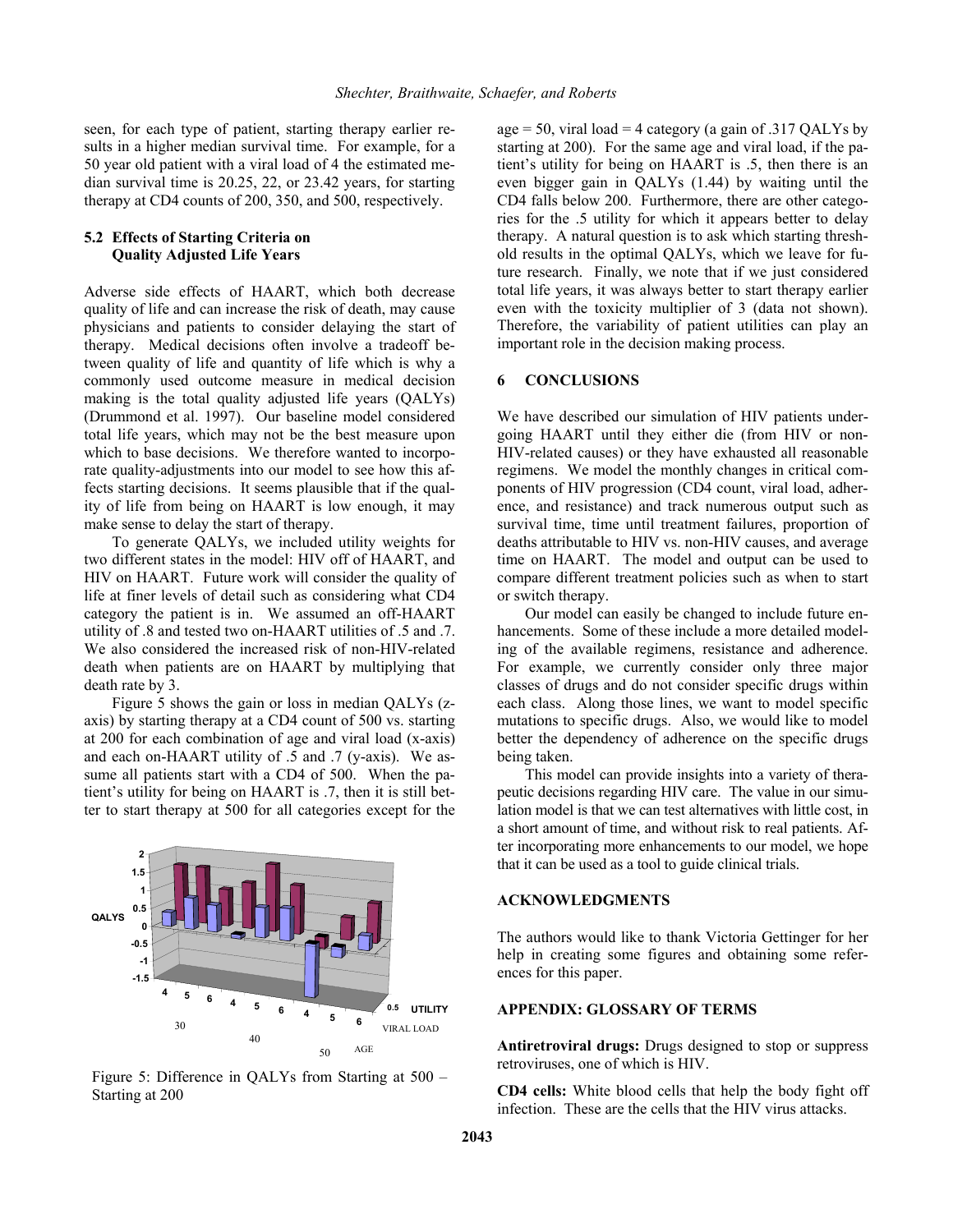**CD4 count:** The number of CD4 cells per microliter of blood.

**Viral load:** The amount of HIV RNA per milliliter of blood

# **REFERENCES**

- Braithwaite, R.S., A.C. Justice, C.H. Change, J.S. Fusco, S.R. Saffanti, J.B. Wong, and M.S. Roberts. 2004. Estimating the future burden of non-HIV related mortality in HIV patients. Submitted to *Annals of Internal Medicine*.
- Carmona, A., H. Knobel, and A. Guelar. 2000. Factors influencing survival in HIV infected patients treated with HAART [Abstract TuOrb417]. Presented at 13th International AIDS Conference, Durban, South Africa, July 9-14.
- Centers for Disease Control and Prevention. 2002. Guidelines for using antiretroviral agents among HIV-infected adults and adolescents: recommendations of the Panel on Clinical Practices. *MMWR* 51 (RR-7): 1-26.
- Chesney, M. 2003. Adherence to HAART regimens. *AIDS Patient Care and STDs* 17 (4): 169-177.
- Cohen, M.H., A.L. French, L. Benning, A. Kovacs, K. Anastos, M. Young, H. Minkoff, and N.A. Hessol. 2002. Causes of death among women with human immunodeficiency virus infection in the era of combination antiretroviral therapy. *The American Journal of Medicine* 113 (2): 91-98.
- D'Amato, R.M., R.T. D'Aquila, and L.M. Wein. 1998. Management of antiretroviral therapy for HIV infection: modelling when to change therapy. *Journal of Antiviral Therapy* 3: 147-158.
- Drummond, M.E., B. O'Brien, G.L. Stoddart, and G.W. Torrance. 1997. *Methods for the Evaluation of Health Care Programmes*. 2nd ed. Oxford: Oxford Medical Publications.
- Freedberg, K.A., E. Losina, M.C. Weinstein, A.D. Paltiel, C.J. Cohen, G.R. Seage, D.E. Craven, H. Zhang, A.D. Kimmel, and S.J. Goldie. 2001. The cost effectiveness of combination antiretroviral therapy for HIV disease. *The New England Journal of Medicine* 344 (11): 824-831.
- Harrington, M. and C.J. Carpenter. 2000. Hit HIV hard, but only when necessary. *Lancet* 355: 2147-2152.
- Law, A.M. and W.D. Kelton. 2000. *Simulation Modeling and Analysis*. 3rd ed. Mcgraw-Hill, Inc.
- Palella, F.J., K.M. Delaney, A.C. Moorman, M.O. Loveless, J. Fuhrer, G.A. Satten, D.J. Aschman, and S.D. Holmberg. 1998. Declining morbidity and mortality among patients with advanced human immunodeficiency virus infection. HIV Outpatient Study Investigators. *New England Journal of Medicine* 338(13): 853-60.
- Peiperl, L. and S. Coffey. 2004. Overview of Antiretroviral Drugs [online]. Available online via <http://hivinsite.ucsf.edu/InSite? page=ar-drugs> [accessed April 2, 2004].
- Richter, A., B. Hauber, K. Simpson, J.A. Mauskpof, and D. Yin. 2002. A Monte Carlo simulation of AIDS treatment regimens. *Pharmacoeconomics* 20 (4): 215-224.
- Selwyn, P.A. and M. Rivard. 2003. Palliative care for AIDS: Challenges and opportunities in the era of Highly Active Anti-Retroviral Therapy. *Journal of Palliative Medicine* 6: 475-487.
- Shernoff, M. and R.A. Smith. 2001. HIV Treatments: A History of Scientific Advance [online]. Available online via <http://www.thebody.com/bp/jul01/ treatments.html> [accessed April 2, 2004].
- Stine, G.J. 2003. *AIDS Update*. Upper Saddle River, New Jersey: Prentice Hall.
- Wein, L.M., S.A. Zenios, and M.A. Nowak. 1997. Dynamic multidrug therapies for HIV: A control theoretic approach. *Journal of Theoretical Biology* 185: 15-29.

# **AUTHOR BIOGRAPHIES**

**STEVEN M. SHECHTER** M.S. is a PhD student in Industrial Engineering at the University of Pittsburgh. He received his Masters degree in Operations Research from Georgia Tech in 1999 and went to work for United Airlines for two years. There, he worked on a simulation model of their revenue management system. His current research interests are operations research, Markov decision processes, and simulation and their application to medical decision making problems. His email address is <sms13@pitt.edu> and his web address is <www.pitt.edu/~sms13>.

 **R. SCOTT BRAITHWAITE** M.D. is an Assistant Professor of Medicine in the department of General Internal Medicine and Section of Decision Sciences at the University of Pittsburgh. He received his medical degree at the State University of New York at Stony Brook and completed a fellowship in medical decision making at Tufts University School of Medicine. His research interests are in decision analysis, simulation modeling and costeffectiveness analyses applied to a variety of health care issues. His e-mail address is <braithewaiters@ msx.upmc.edu>.

**ANDREW J. SCHAEFER** Ph.D. is an Assistant Professor in the Department of Industrial Engineering and Medicine at the University of Pittsburgh. He received an undergraduate degree and a master's degree from Rice University, and he received his PhD from Georgia Tech in 2000. His research interests include the application of operations research techniques to medical problems, stochastic optimization and integer programming. His email address is <schaefer@ie.pitt.edu> and his web address is <http://www.ie.pitt.edu/~schaefer/>.

**MARK S. ROBERTS** M.D., M.P.P. is Associate Professor of Medicine, Health Policy and Management and In-